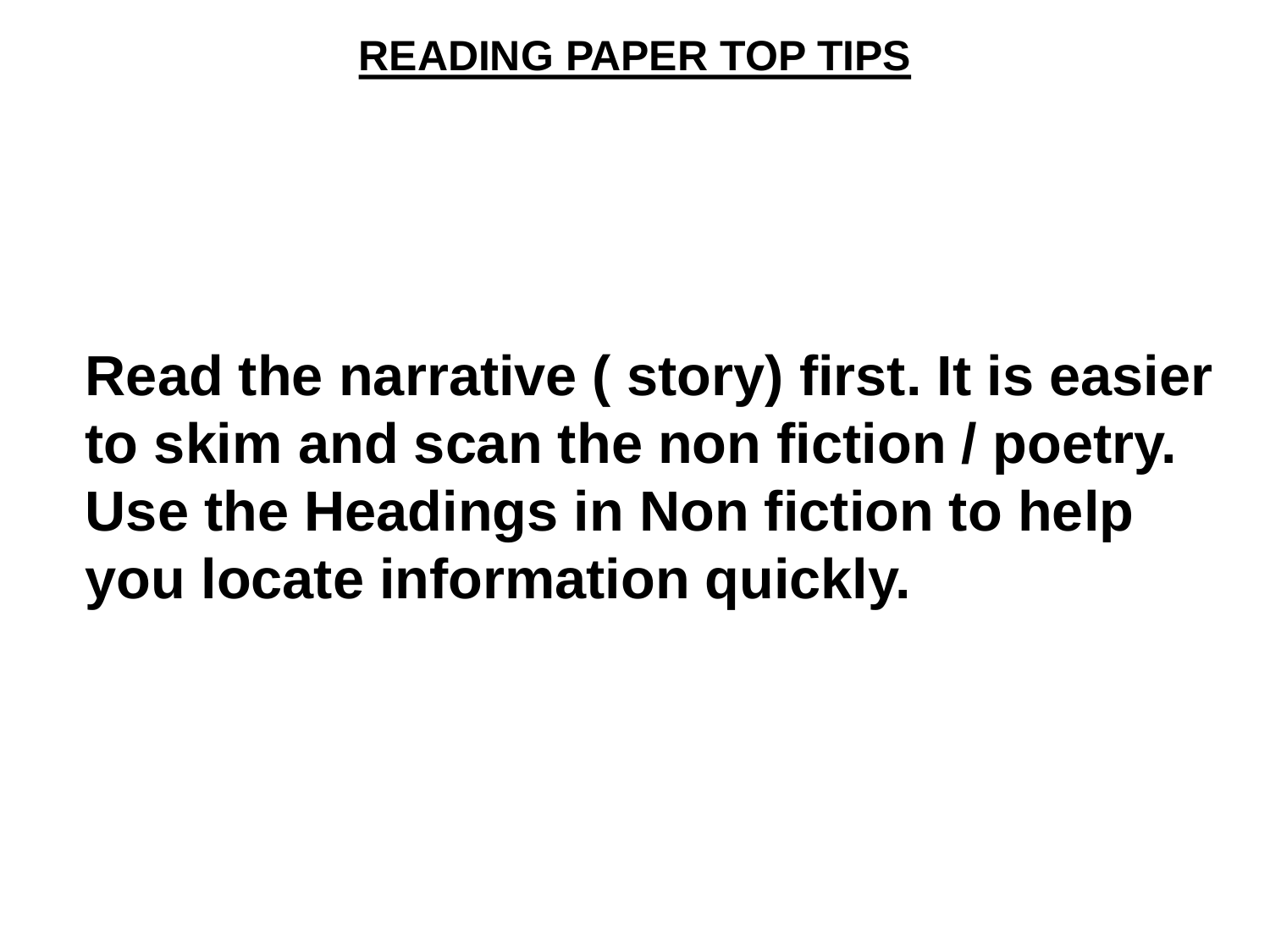**Read everything even days and dates at the top of non-fiction pieces they may be a clue to a question. CIRCLE DATES AND NAMES!**

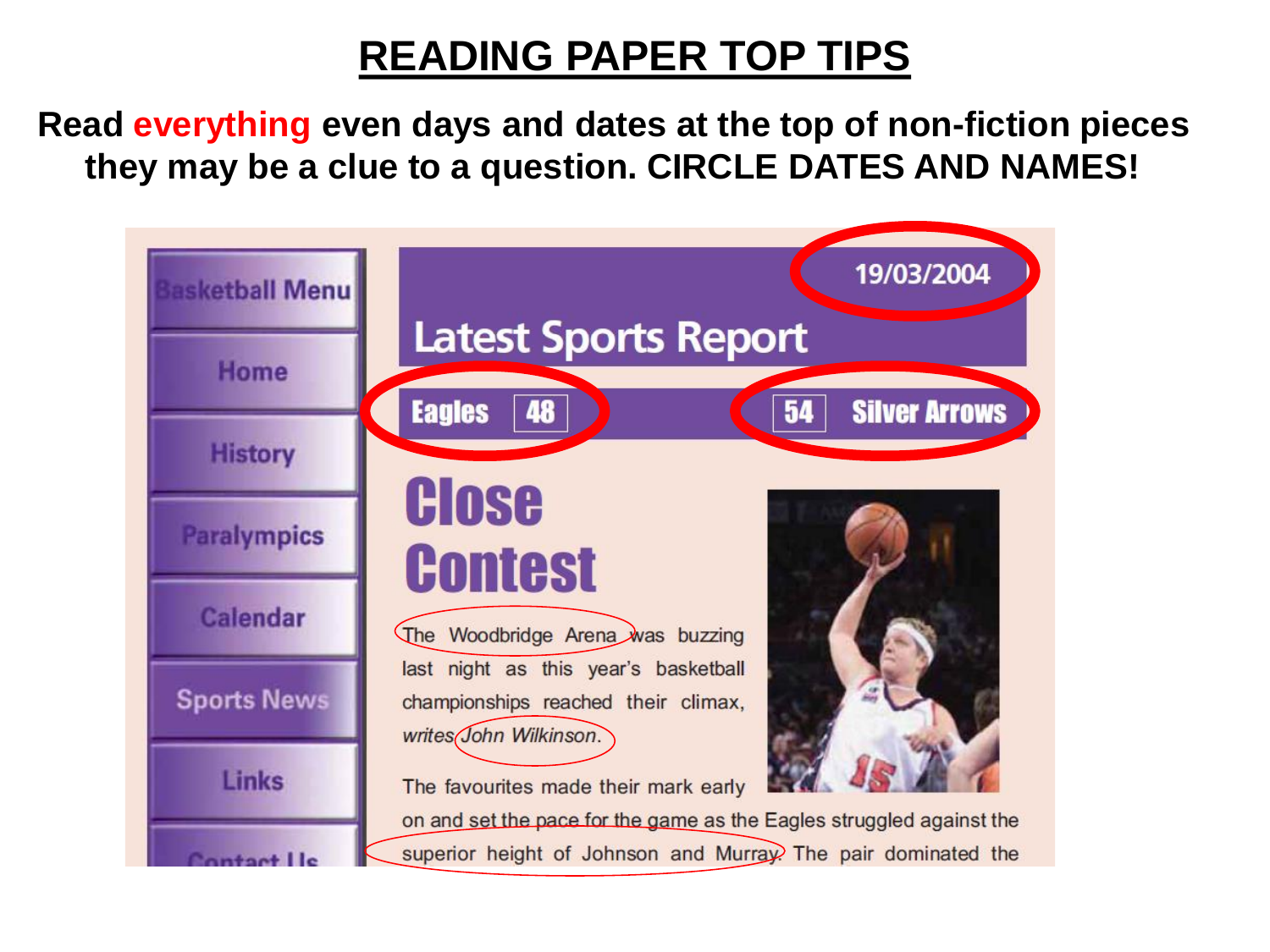#### **Circle important pieces of information as you go along. Write a brief summary in txt spk next to each paragraph if necessary.**

People often ask me why I decided to take up percussion. It's difficult to say why exactly. I always knew that I wanted to be a musician, but my enthusiasm for percussion may have dated back to the time in  $m\sqrt{\frac{1}{2}}$  childhood when I went to a local competition and saw Isabel, a young girl, playing the xylophone. She was brilliant, just amazing, and I thought, 'I didn't realise a xylophone could do this.' mus Once I went to secondary school  $\chi$  found there were many more percussion instruments to discover, which may be why I was so determined to try them. I remember going through to the xylophone percussion room.)It was tiny, with one window, and what I saw was a xylophone, a couple of hand-tuned timpani (often Schl.<br>mus rm known as kettle drums), a drum kit, an upright piano, books and papers stacked in heaps, a great long cupboard for more papers, and bits of instruments everywhere; the room was so small and so crowded that

**Could hardly move Mr Forbes, my teacher** told me to play some notes



on the xylophone. You can usually tell when you test someone like this whether they have natural ability simply by the way they handle the sticks. I'd never used sticks before but I picked them up and played with no stiffness or awkwardness.

Matural<br>musícian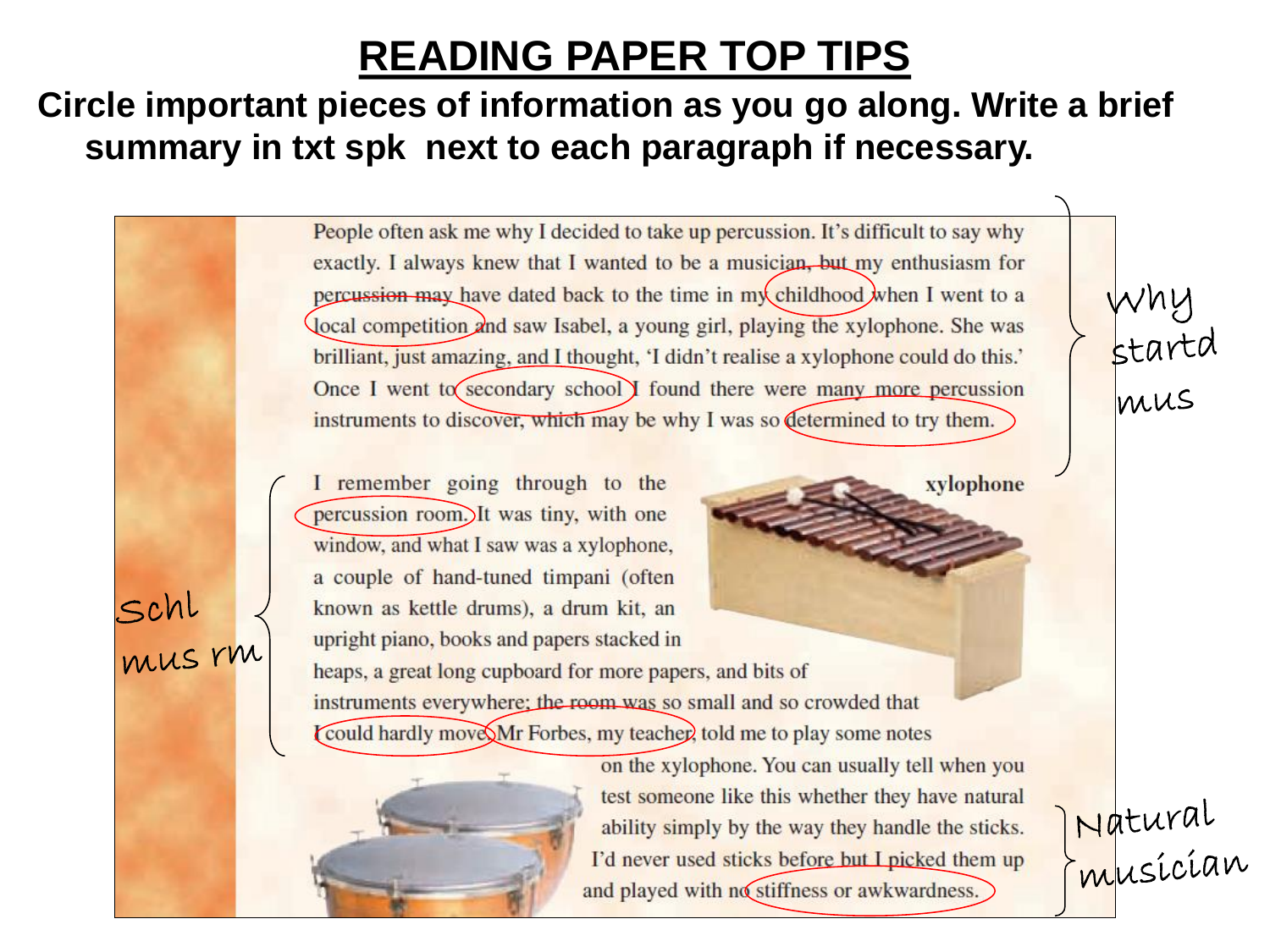## Answer the RIGHT there questions first – usually the circle / join up or 1 point questions.

| 1.                                        | Which of these instruments did Evelyn learn as a child?<br>Ring one. |                                                                                                  |  |  |  |
|-------------------------------------------|----------------------------------------------------------------------|--------------------------------------------------------------------------------------------------|--|--|--|
| $recorder$ )<br>guitar<br>flute<br>violin |                                                                      |                                                                                                  |  |  |  |
| 2.                                        |                                                                      | This table shows the dates of some important events<br>in Evelyn's life. Fill in the three gaps. |  |  |  |
|                                           | <b>Date</b>                                                          | <b>Event</b>                                                                                     |  |  |  |
|                                           | 1965                                                                 |                                                                                                  |  |  |  |
|                                           | 1977                                                                 | Went to secondary school                                                                         |  |  |  |
|                                           |                                                                      | Went to the Royal Academy of Music                                                               |  |  |  |
|                                           | 1984                                                                 | <b>Completed studies</b>                                                                         |  |  |  |
|                                           |                                                                      | Won Young Musician of the Year                                                                   |  |  |  |
|                                           |                                                                      |                                                                                                  |  |  |  |

18. Draw lines to match the boxes to show how different cymbals are played.

| crash cymbals | tap rhythmically              |              |
|---------------|-------------------------------|--------------|
| ride cymbals  | play with single hard strokes |              |
| hi-hat        | clash together with pedal     | 18<br>1 mark |

12. Each of the paragraphs on pages 6 and 7 tells us different things about Evelyn's life.

I abel each arrow with the correct letter.

- A paragraph explaining how Evelyn can sense music
- B paragraph telling you how Evelyn discovered her talent for percussion
- C paragraph explaining how emotions play a part in music

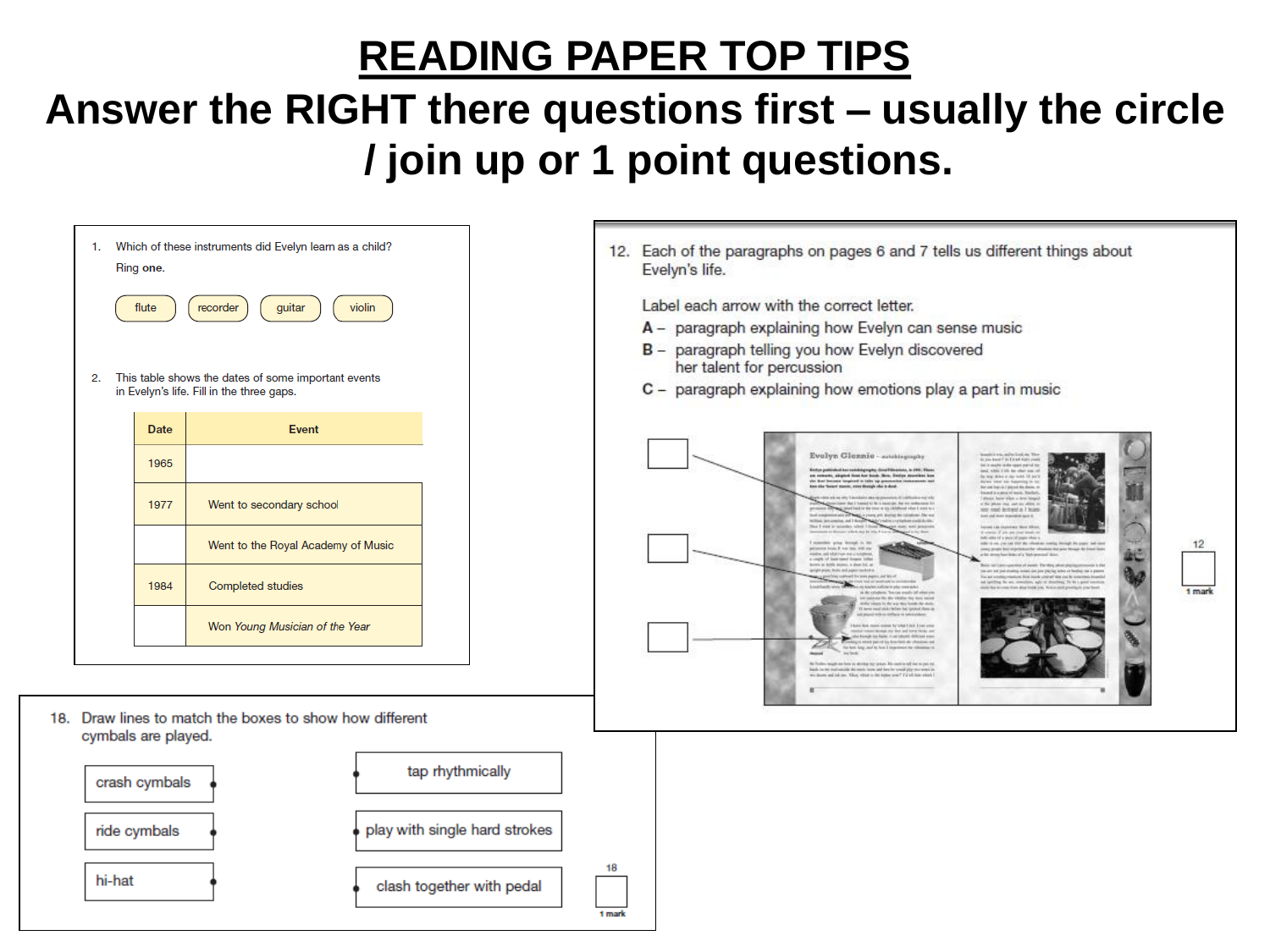### **Read the questions carefully – if it says tick three then TICK 3!!!!!!!!!**

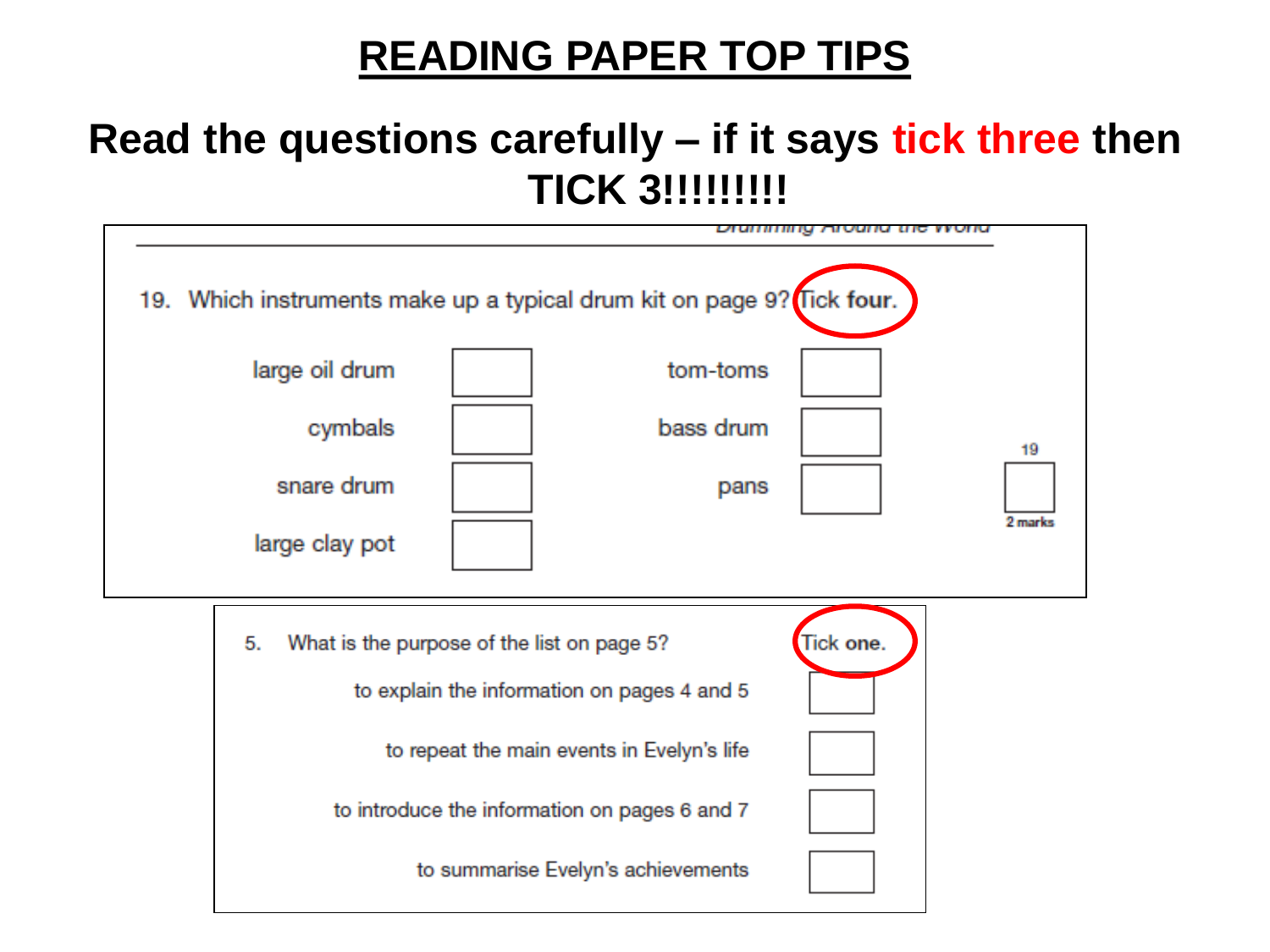## **If it says find and copy – a word or phrase – DO JUST THAT ( but NOT the whole sentence)**

The writer of pages 4 and 5 used descriptions such as *unusually gifted* to describe Evelyn.

- Find and copy two other words or phrases a) showing that Evelyn had a special gift.
	- unusually gifted



4a

2 marks

• *excel*

• *better than anyone expected*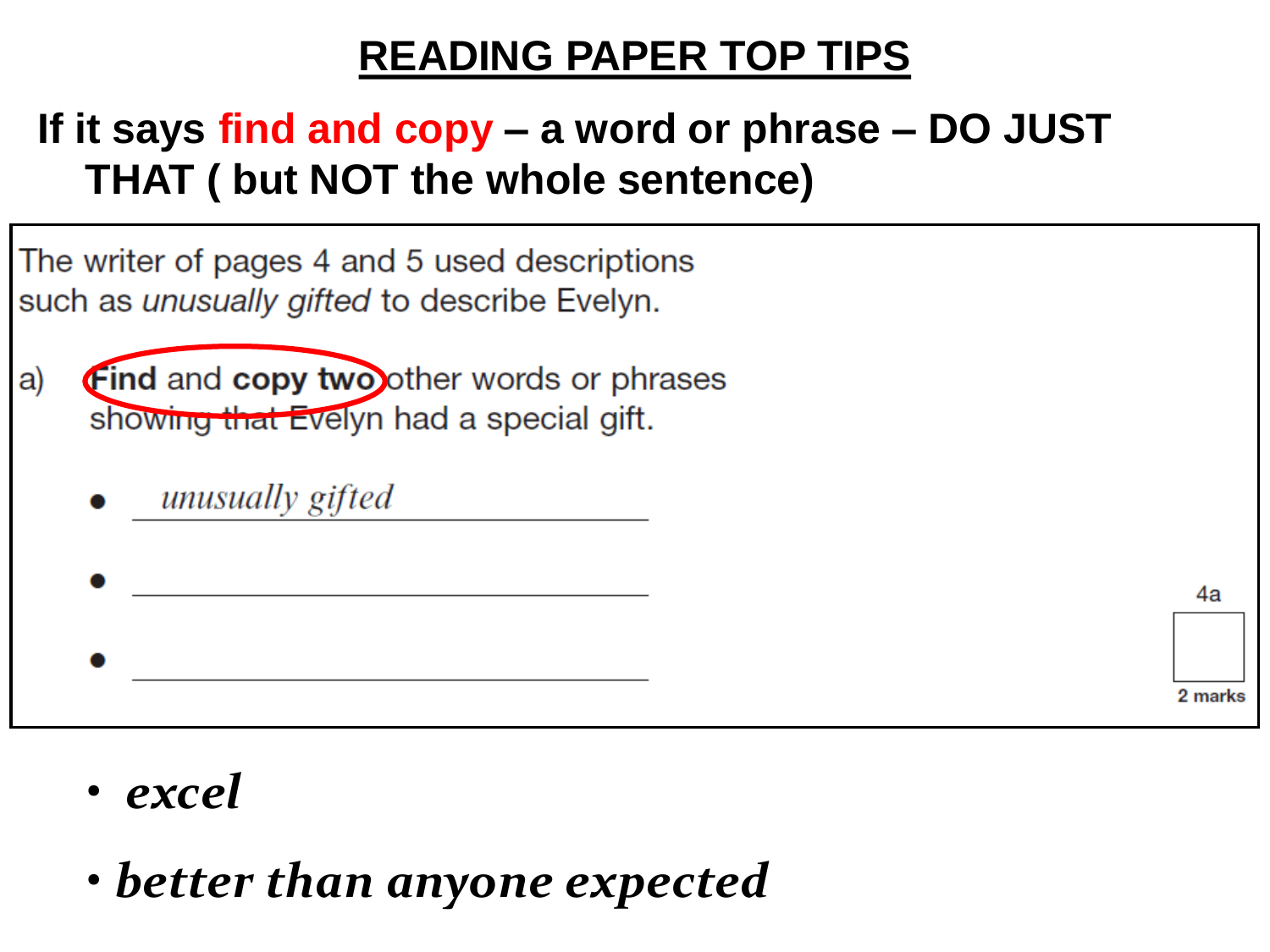**1. If it asks for your opinion on something – make it up as long as you can link it to the text!**





#### **West Africa - Kalangu**

In some parts of West Africa, people sometimes still use drums as a means of communication.

'Talking drums' are used to communicate over long distances in Ghana and Nigeria. Drum messages are sent over distances as great as 30 kilometres. They may be used to announce births, deaths and marriages, to welcome leaders or to convey important information. The kalangu drum from Nigeria is famous for its ability to 'talk'. By pressing the strings which run along the sides of the drum, the player can raise and lower the note produced, so that it almost sounds like a human voice.



### **Opinion Answer**

#### *Because I think it would be fun trying to pluck the string and make them sound like a person's voice.*

To save time I started with because as I'd already ticked the drum so the marker knew what I was talking about! I hate drumming – I just made up an answer linked to what it said in the paragraph!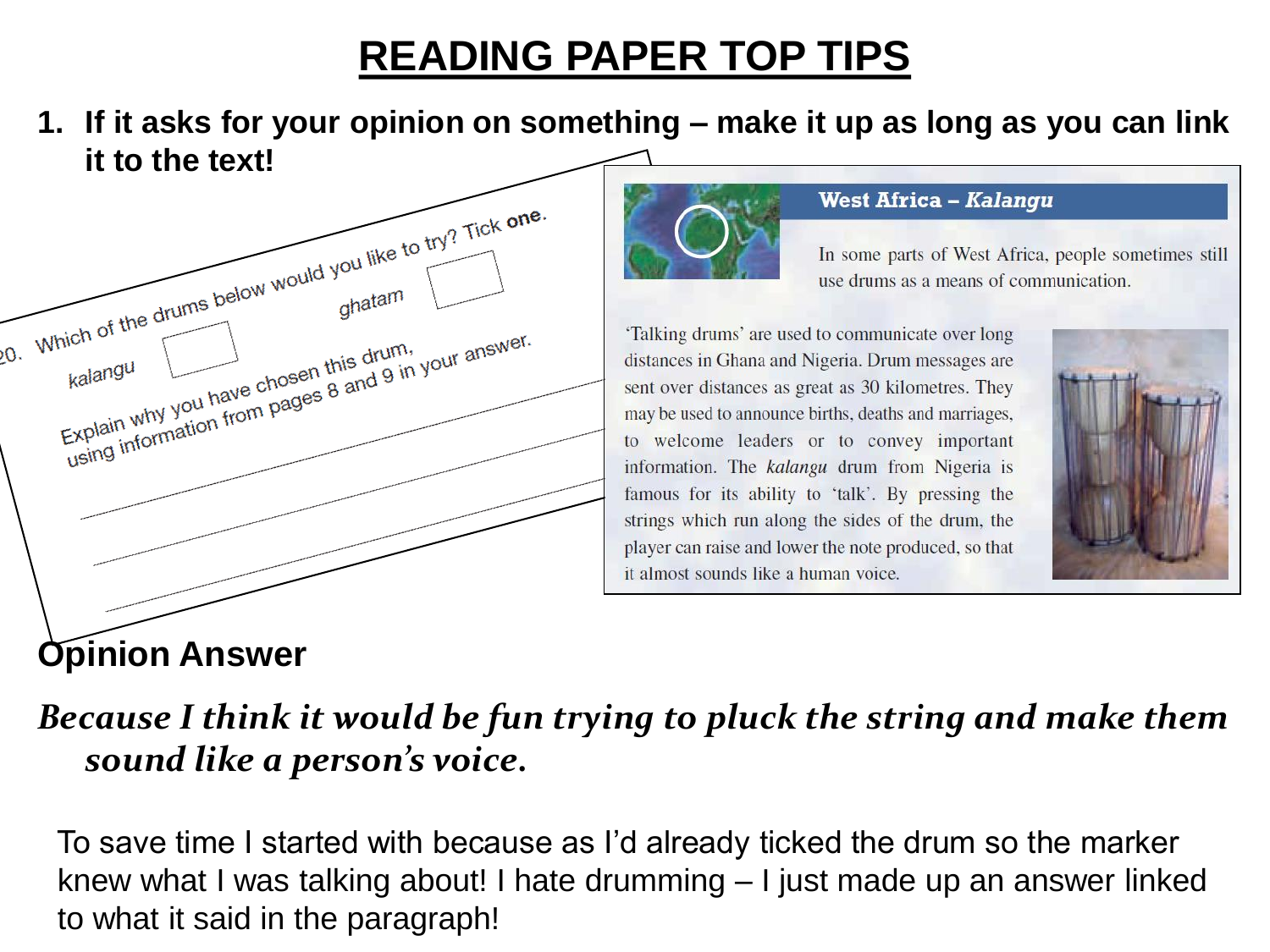**3 point questions –**

**Write your answer and make sure you use the word BECAUSE to explain it! Try to think of 3 different points if possible. If you make different points – make sure you bullet point them.**

| 15. Some people think that Pliny's uncle was a brave but foolish leader.<br>What do you think?               |  |  |  |  |  |  |
|--------------------------------------------------------------------------------------------------------------|--|--|--|--|--|--|
| $\begin{array}{ c c c }\hline \text{foolish} & \text{brace and foolish}\ \hline \end{array}$<br><b>Brave</b> |  |  |  |  |  |  |
| Explain your answer using parts of the information to help you.                                              |  |  |  |  |  |  |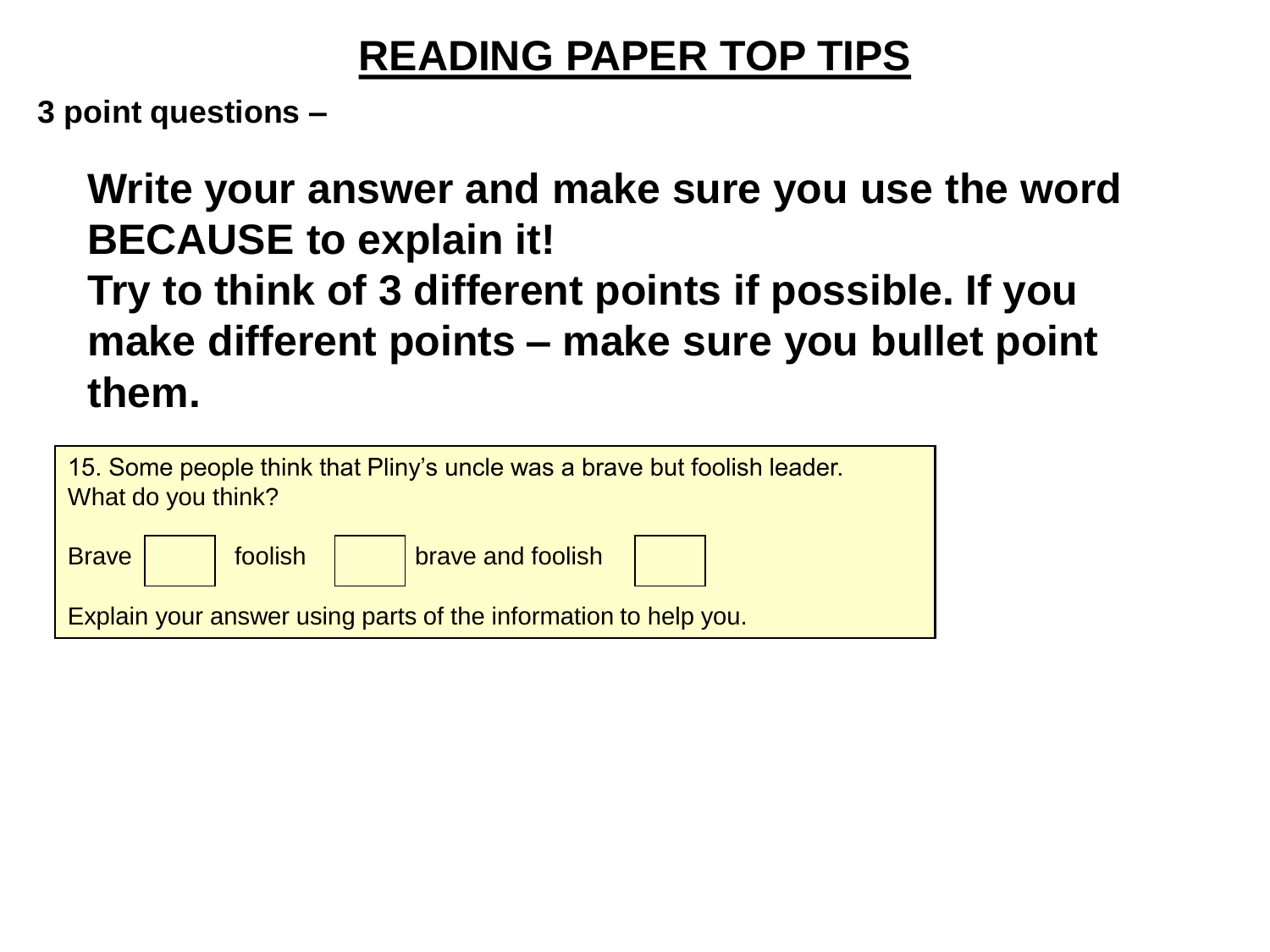**3 point questions –**

**If you are asked to predict what would happen next. Think of the things that need resolving in the story and comment on them. Try to find different things!** 

What do you think will happen after the rain comes? Explain your answer fully.

- •The crops would grow
- •They would feel happier and more hopeful
- •They would finally get some money when they sell the crops.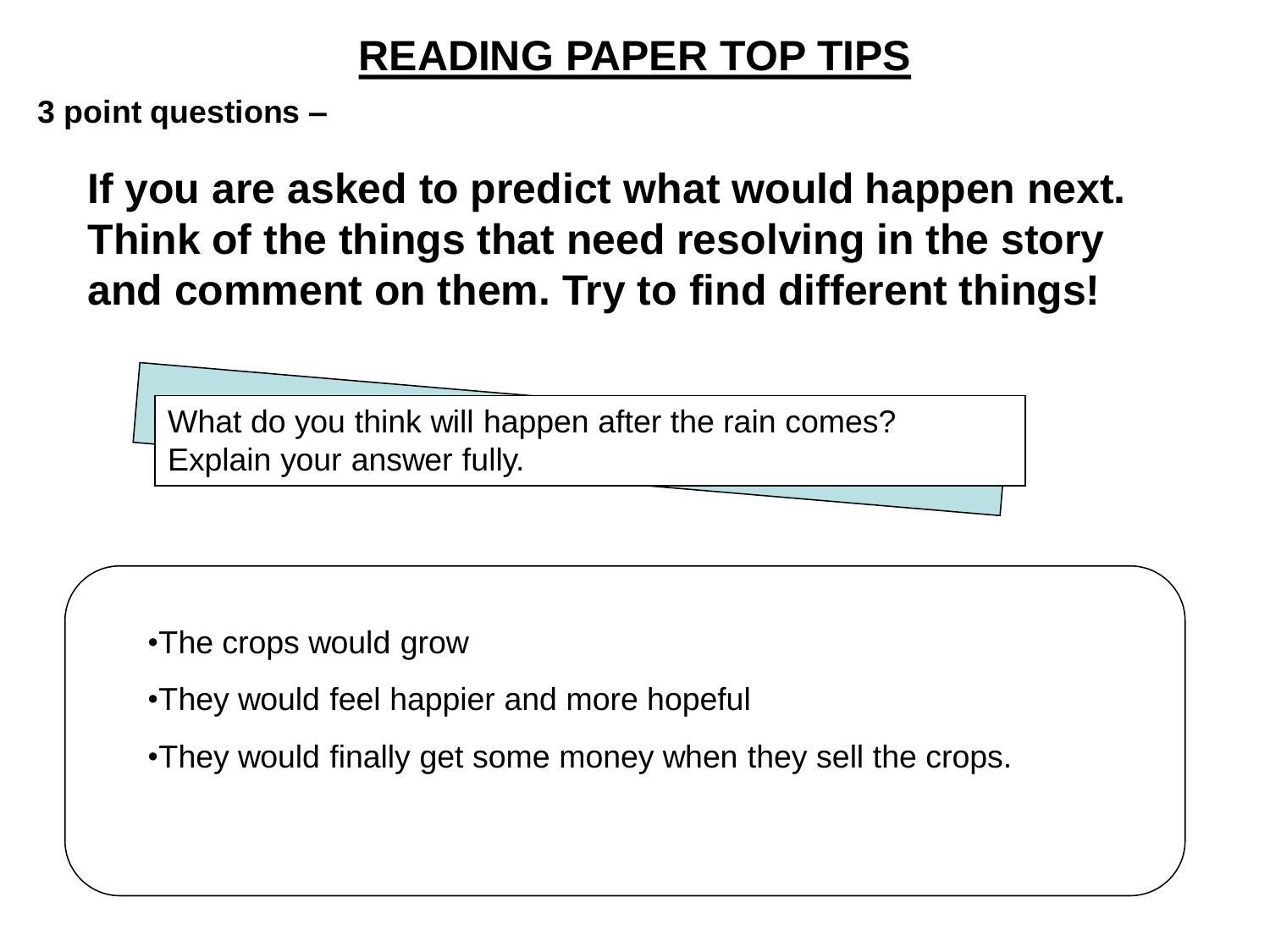**2 or 3 point questions –**

**If you are asked to hot seat a character – refer to events in the text and comment on them, imagining your feelings and actions! Write in the 1ST PERSON!**

When Garnet's mother heard that they had received bills in the post,

she only said: *'Oh'*.

What do you think the mother was thinking at that point on page 5? Write her thoughts in this thought bubble.

Oh! I'll have to hide the bill before Bill sees it. It will only make him feel worse than he already does. I really wish the rain would come so we finally get some money.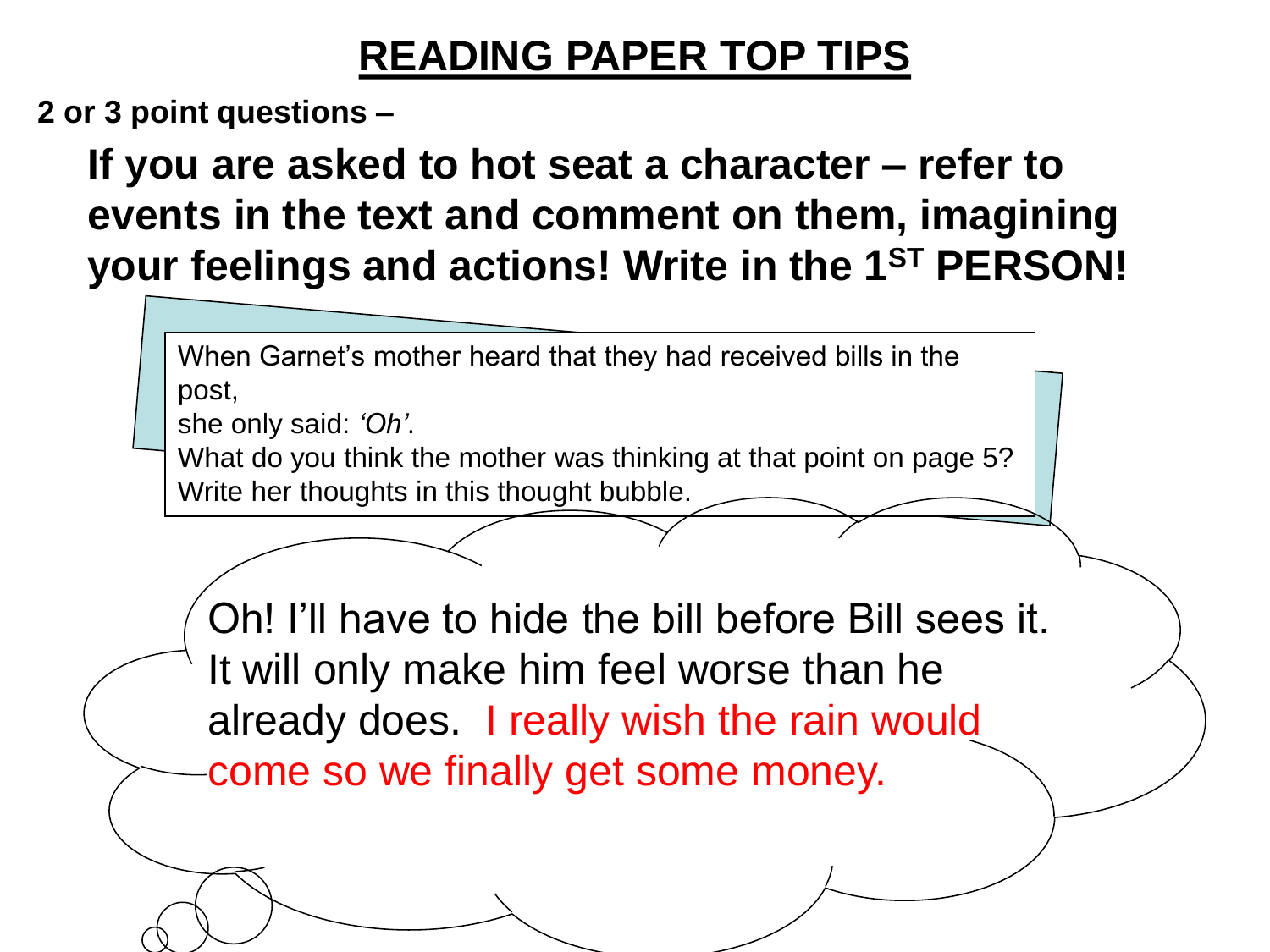

**If you are being asked to comment on words** 

### **Do NOT NOT NOT repeat the word or phrase they have used!!!!**

**E.G. What does the word burst tell us about the movement – don't say - because it was bursting through!**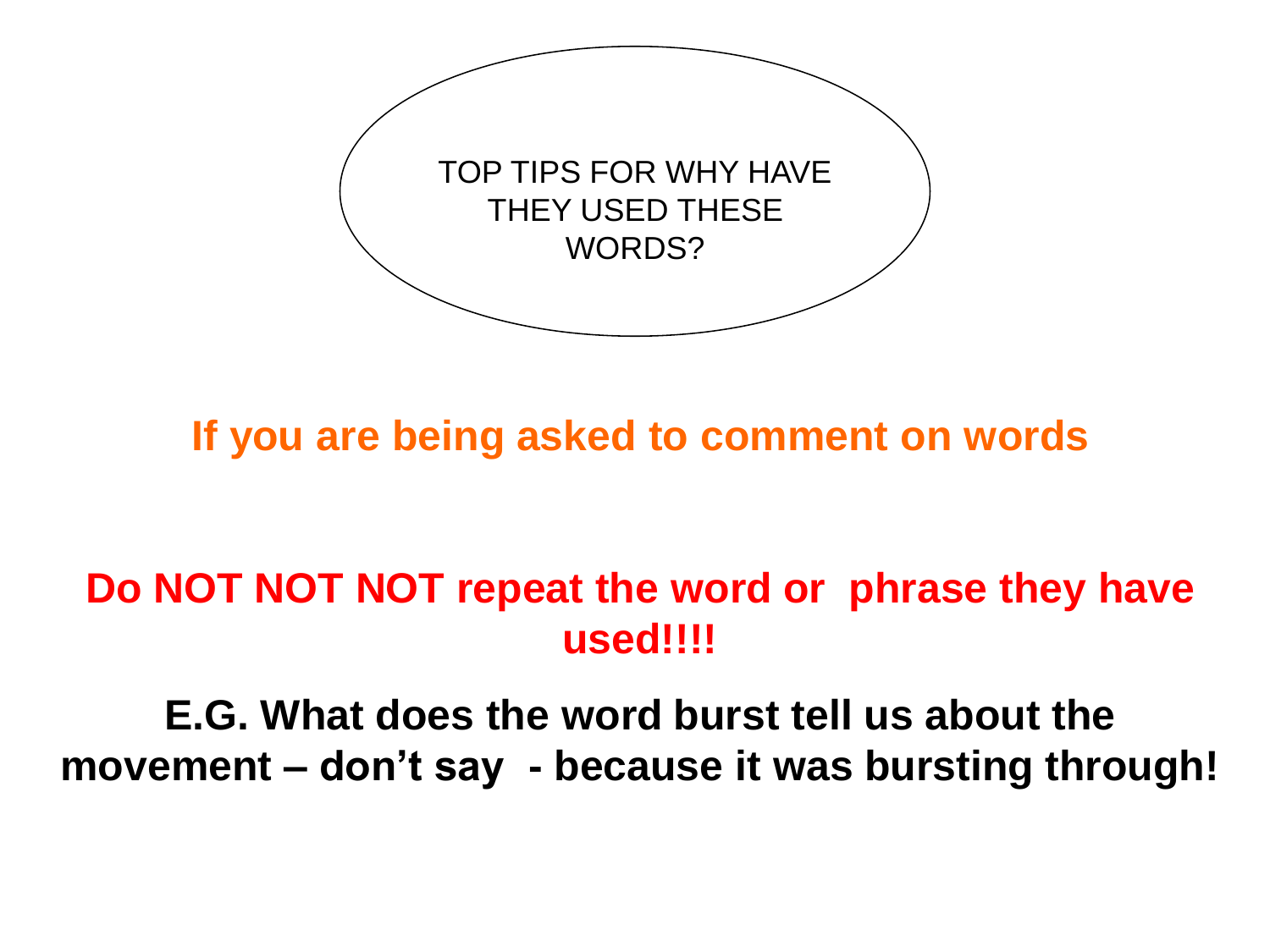

**If you are being asked to comment on words – imagine you a a living thesaurus and think of other words it means!**

• **burst = quick, sharp, explosive, fast, powerful, unexpected,** 

•**Then chose 2 quite different words from your mental list – e.g. quick and powerful.**

•**Then make your sentence:-**

*" the word burst makes the reader think that the lava is moving very quickly and is so powerful that is can break the hard rock."*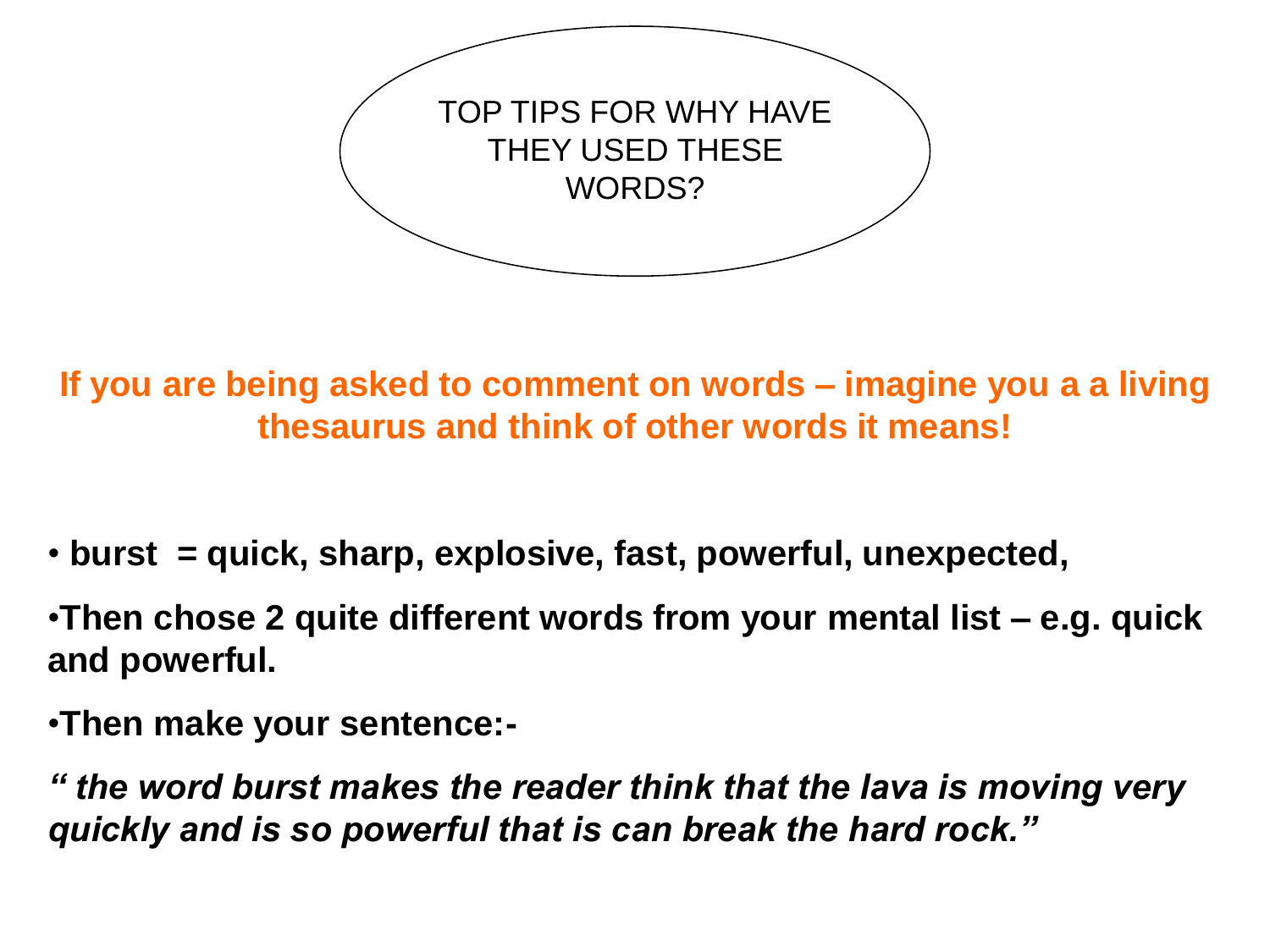

**If you are being asked to comment on a metaphor or a simile you need to think about the meaning of the comparison.**

**"It's the second death of Pompeii"**

*Death of a city = it's being destroyed*

*Second = it's happened before*

*He means that the Pompeii will be destroyed just like it was before by the volcano.*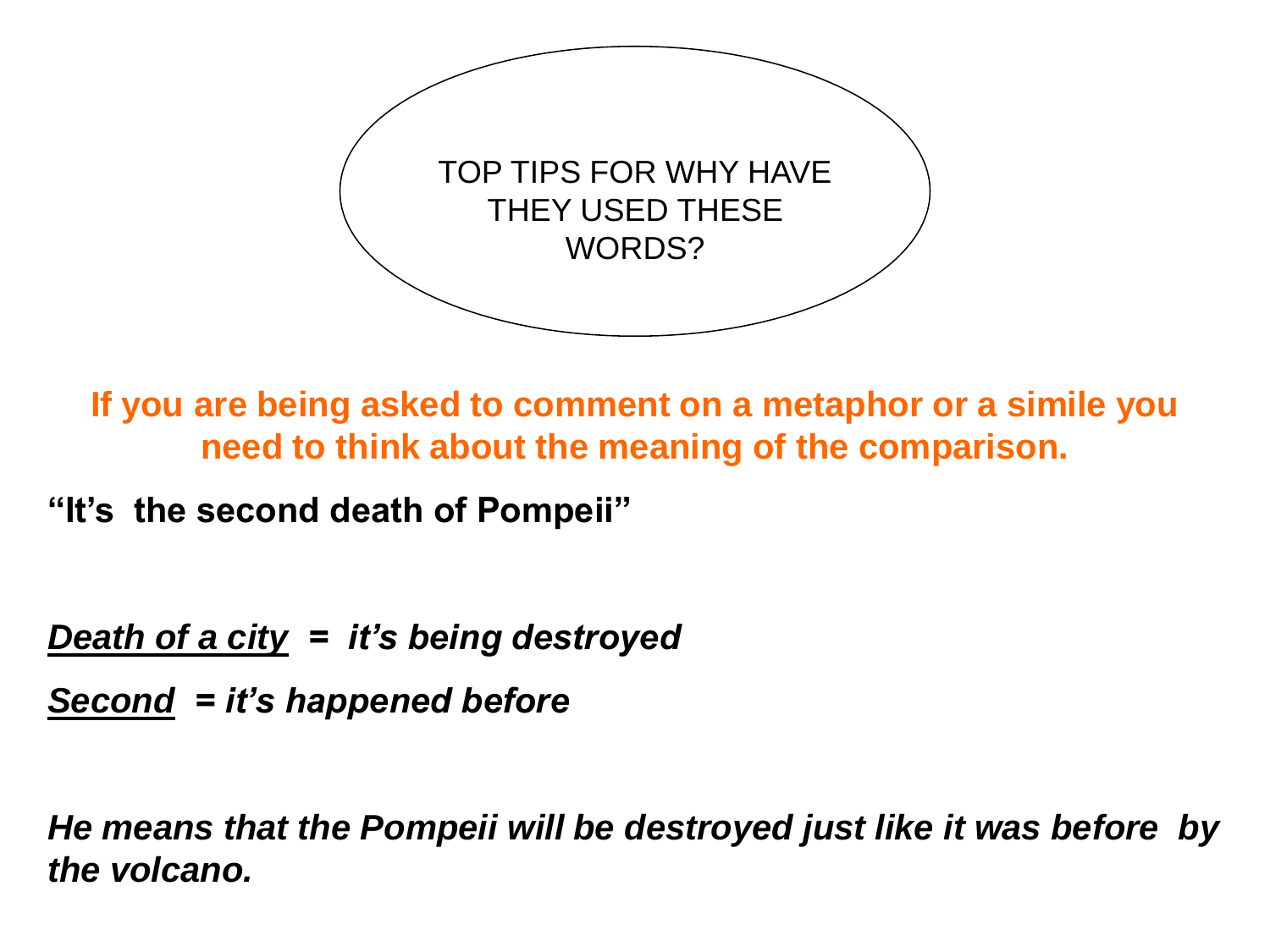

**If you are being asked to comment on a metaphor or a simile you need to think about the meaning of the comparison.**

**The hailstones were like golf balls hitting a tin roof.**

*Golf balls hitting a tin roof = very loud*

*Golf balls = white and round*

*He means that hailstones were making a very loud sound.* 

*He could also be comparing the size of the hailstones to the size of golfballs.*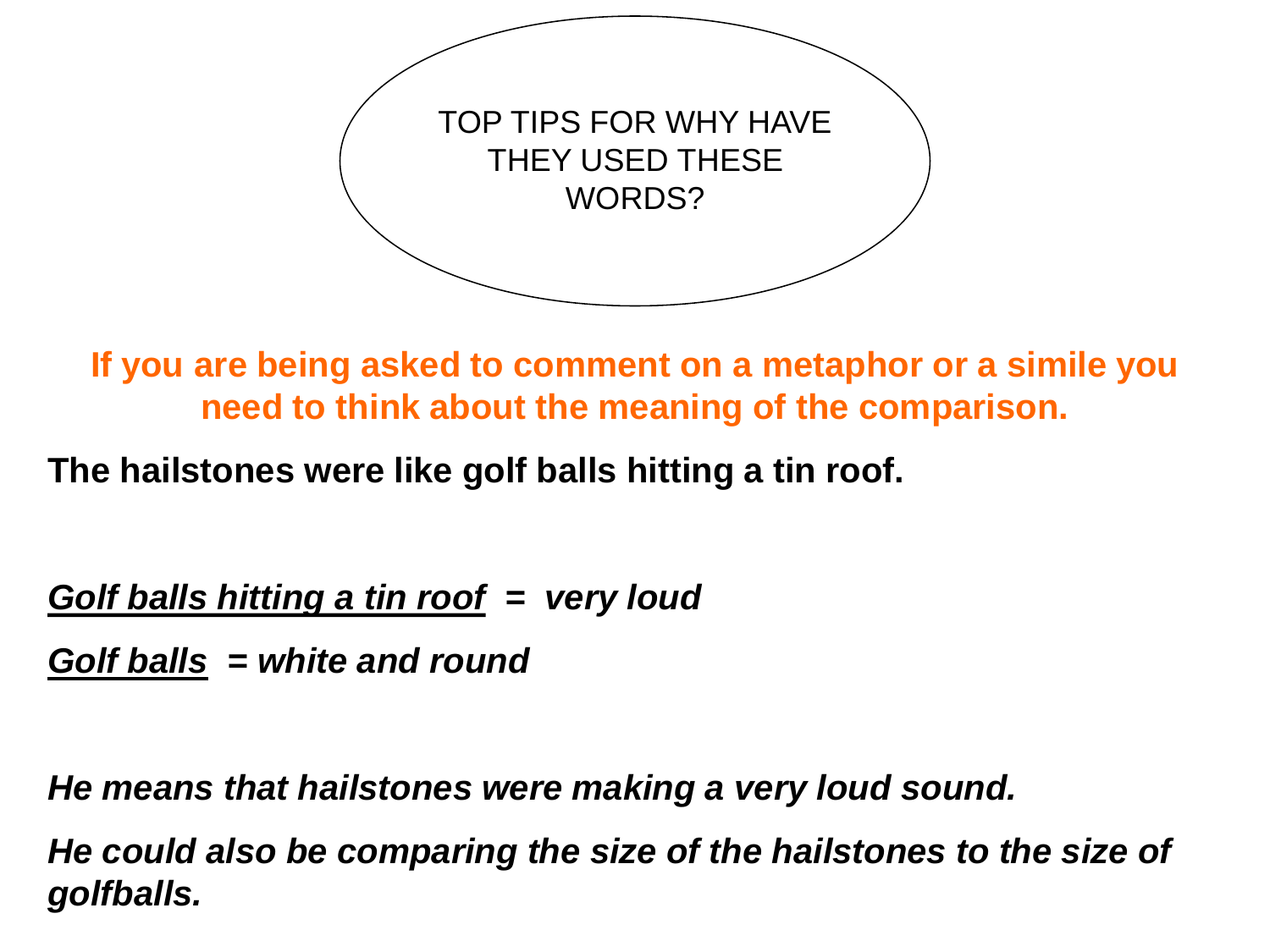

**If you are being asked to comment something a character says which sounds as if they are saying the opposite of what they mean.**

*My precious ironing board – precious and ironing board are words that do not really go together so she is being sarcastic or humourous.*

*I can't wait for my delightful SATS tests! – you wouldn't use delightful and tests together!!*

*So the person is trying to be funny or sarcastic.*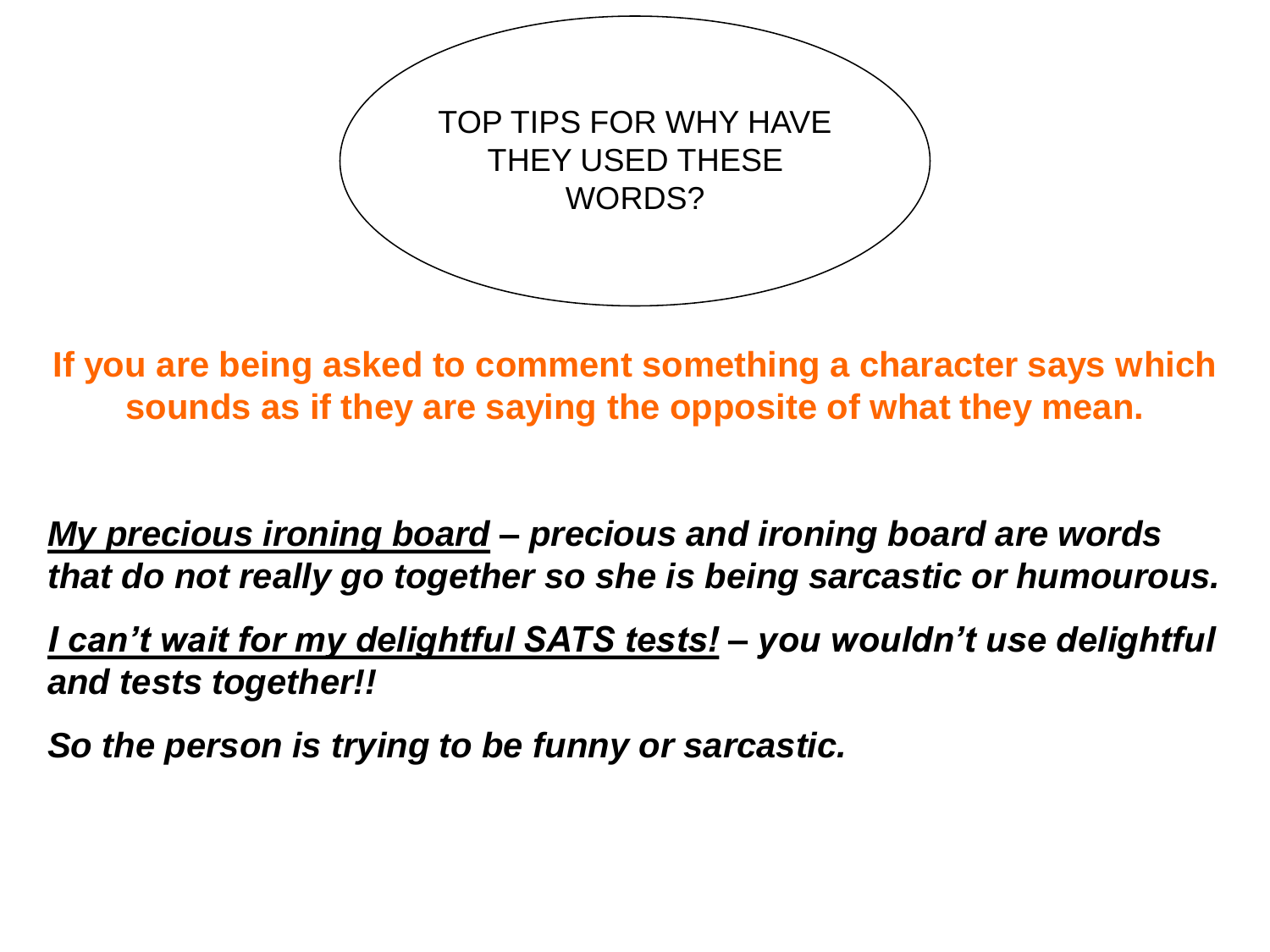

**If you are being asked to comment on the choice of a name for something.**

*It is usually a compound word made of two words which hold meaning.*

*Batman – he's called bat man because he flies like bat, dresses like a bat and he is a man.*

*I am suffering from Sats-ache – if you ache it means you are probably ill. The Sats at the beginning of the word is telling us that it's the Sats that are making him ill.*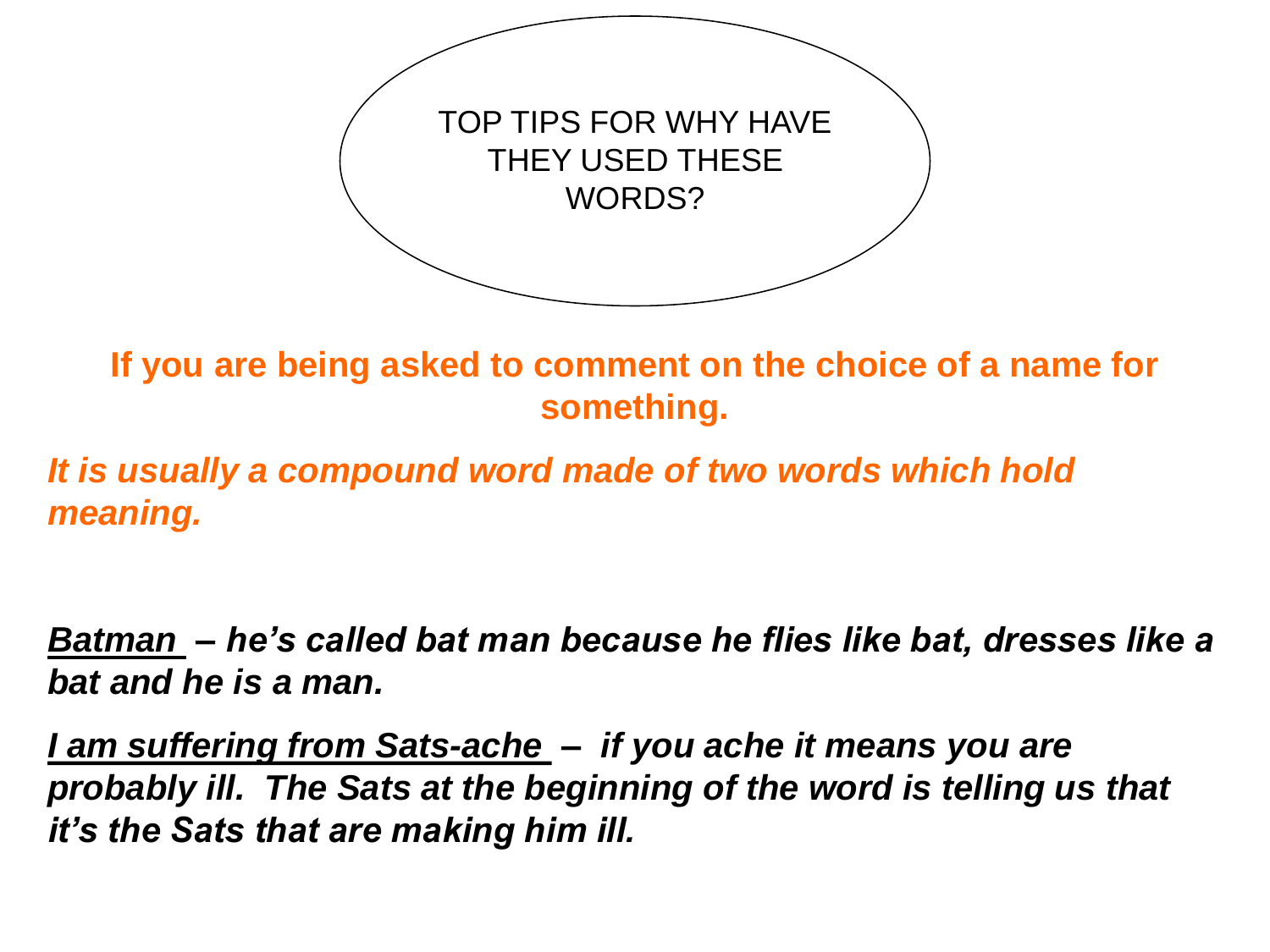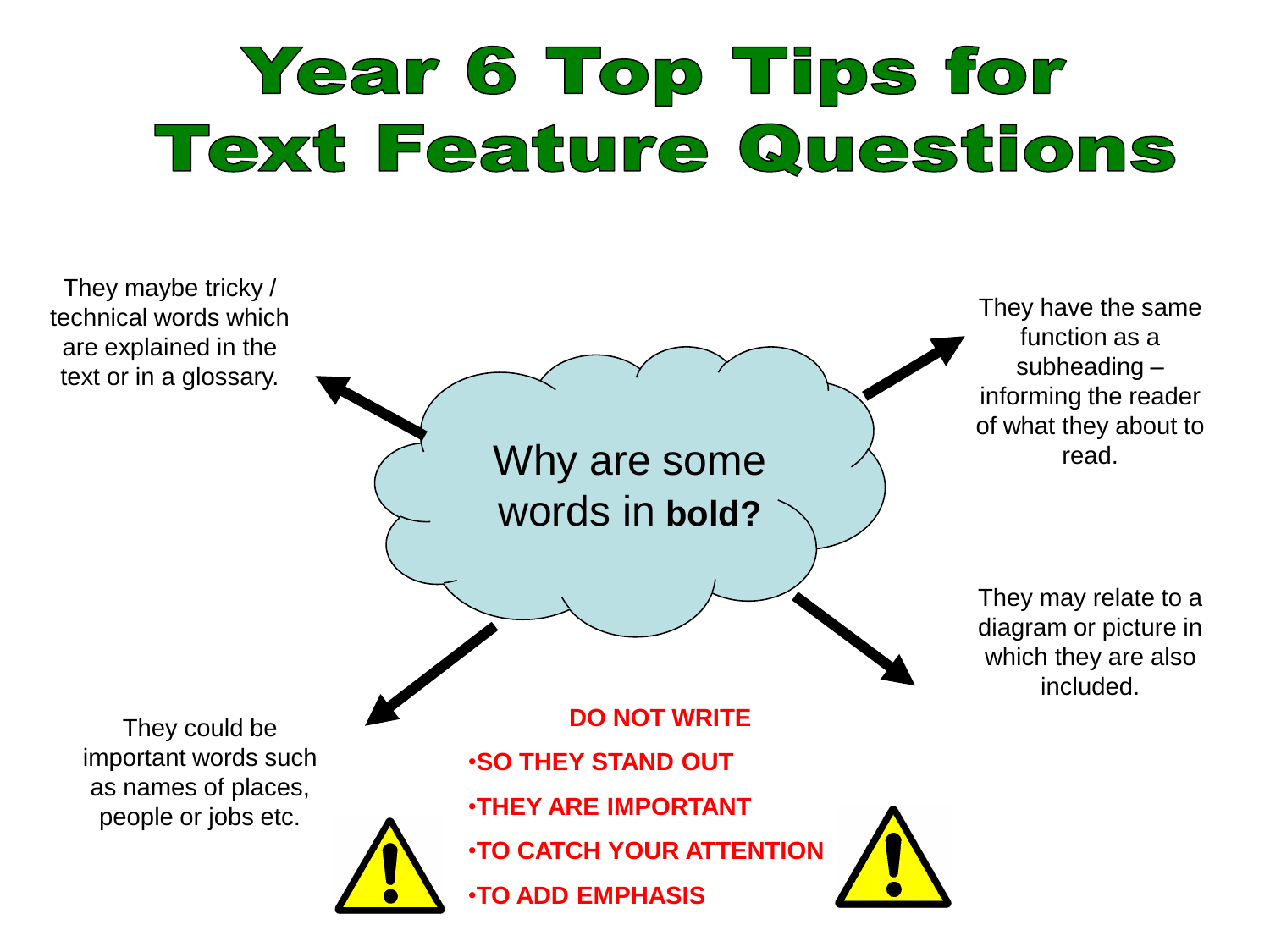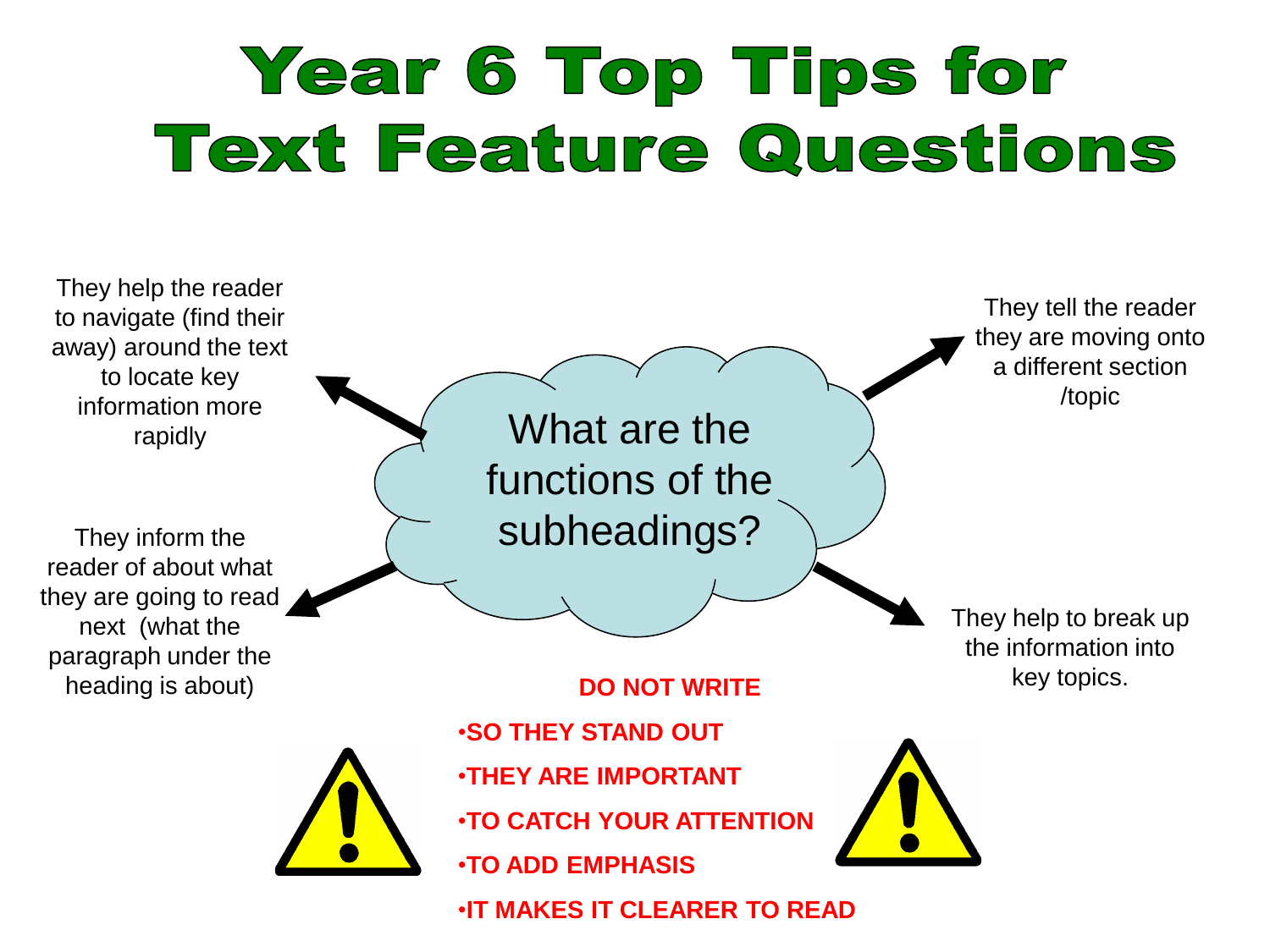